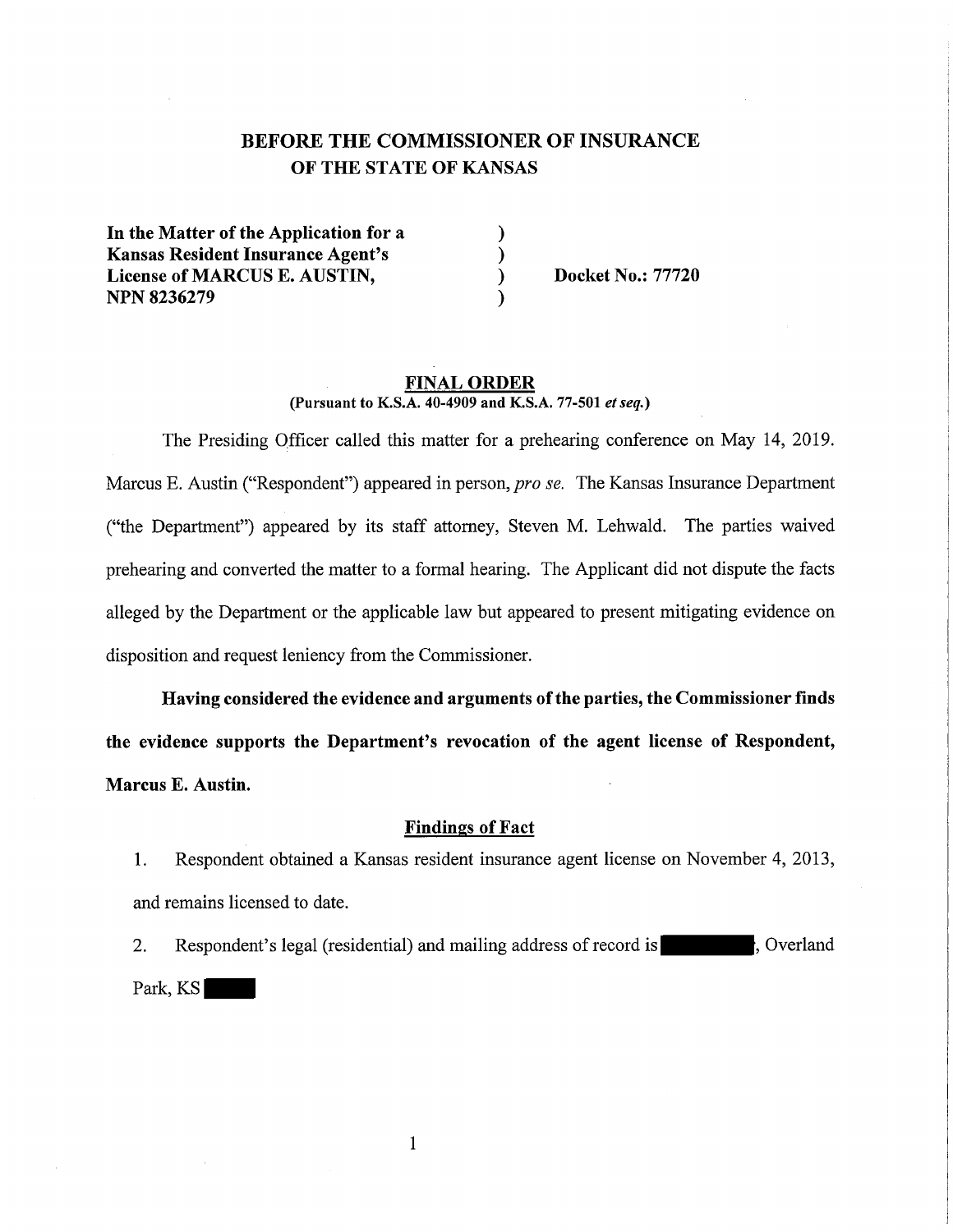3. On March 26, 2019, the Missouri Department of Insurance notified the Department that Respondent was convicted on October 4, 2017, in Johnson County District Court, Case No. 16DV0 1668, of two felony counts of criminal threat.

4. Upon investigation, the Department determined that Respondent was charged with two counts of aggravated assault and plead guilty to the two counts of criminal threat.

5. Respondent did not notify the Department of the convictions.

- 6. In support of his request for leniency, Respondent testified at the hearing as follows:
	- a. That the charges arose out of conflict with his son, Justin, who returned home from four years of service in the army in 2015 as an angry man with a drinking problem. Respondent and his wife allowed Justin to live with them and their other adult son.
	- b. Respondent was not in a position to deal with Justin's issues at that time because Respondent was recovering from cancer surgery.
	- c. On the date of the incident, Respondent tried to get Justin to wash dishes and tum off a video game. Justin threatened to kill the Respondent if he changed a TV channel in the middle of a video game he was playing.
	- d. When the Respondent tried to call the police to make Justin leave the house, his son knocked the phone out of his hand, and then chased him upstairs to Respondent's bedroom. Respondent grabbed his gun to protect himself.
	- e. Alternatively, Respondent stated he retrieved his gun from his bedroom, stood on the stairs and pointed at his son in the basement, and told his son it was time for him to leave the house. Justin then chased Respondent upstairs to the bedroom.
	- f. Justin hit him, knocked him down, and put him in a strangle hold. According to Respondent, he fired the gun under the bed as he was passing out. At that point,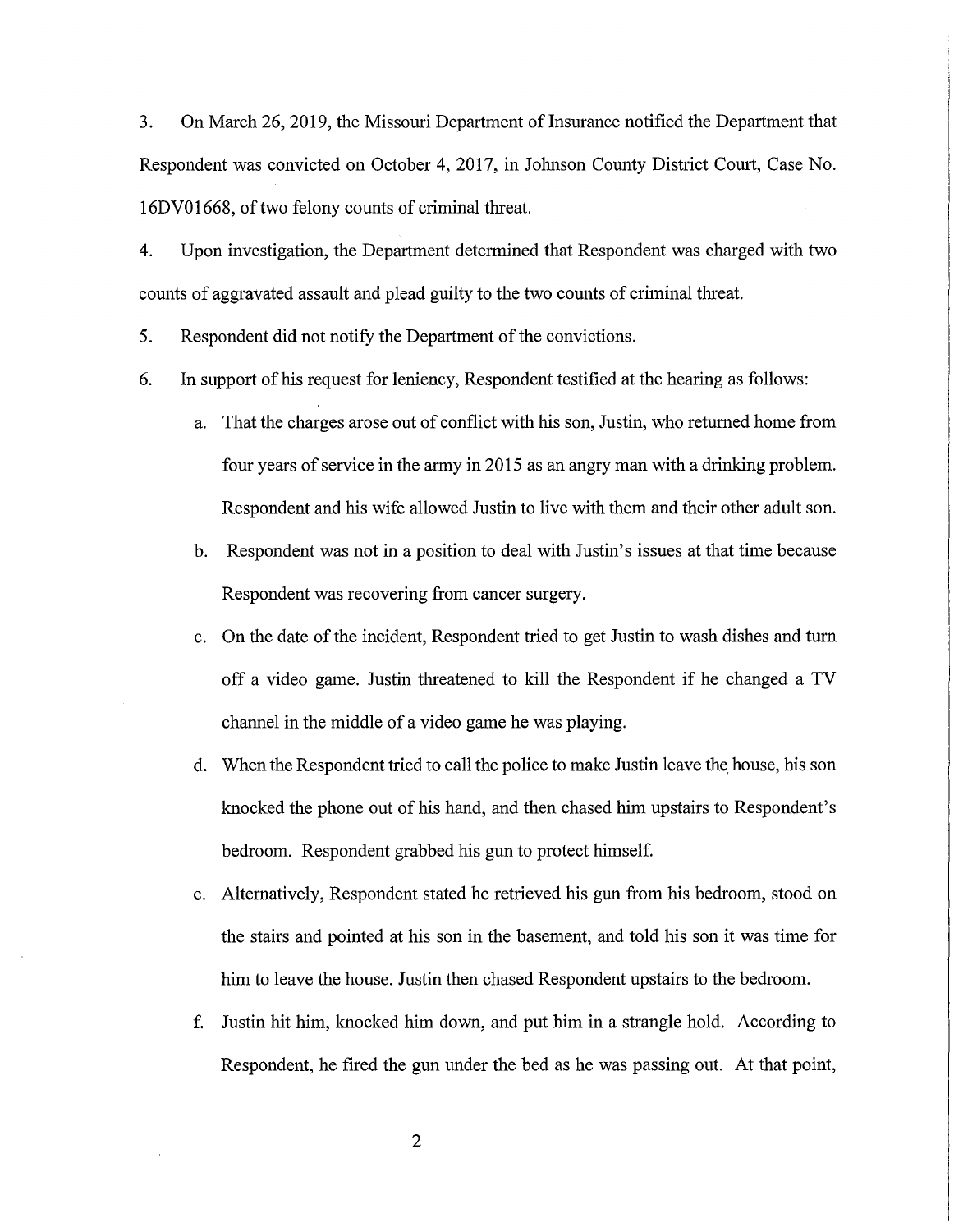Justin let him go. The next morning Respondent called the police to file a report. The police interviewed him and arrested him.

7. Respondent's wife's and two adult sons' accounts differed significantly from what Respondent claimed. They told the police that Respondent started harassing Justin and ordered him to do the dishes. When he refused, Respondent told him to leave and a verbal altercation followed. Respondent went upstairs and returned with a handgun. He pointed it at both boys. Respondent went to his bedroom and both sons followed him. Respondent pistol-whipped Justin leaving a small wound on his forehead which the police observed. The boys restrained Respondent on the bed. When he rolled off onto the floor, Justin tried to grab the gun and it went off. Justin took the gun and put it in a drawer in the basement, and the boys left the residence. Respondent left several threatening texts on their cell phones, which they showed the police. When the police searched the basement, they found the gun where the boys said they had placed it.

8. It is noted that by all accounts it was Respondent who introduced a gun into a volatile situation.

9. Respondent testified that he pled guilty to the lesser offences because he did not want his son to have to testify.

10. Responded was placed on a one year probation. He indicated he violated the conditions of his probation twice, including violating a "no contact" order and testing positive in an alcohol screen. He completed his probation on October 23, 2018.

11. Respondent testified that he did not notify the Department of the convictions because the Missouri Department of Insurance had been notified by Johnson County and Missouri had revoked his license. He said he assumed Missouri had notified Kansas.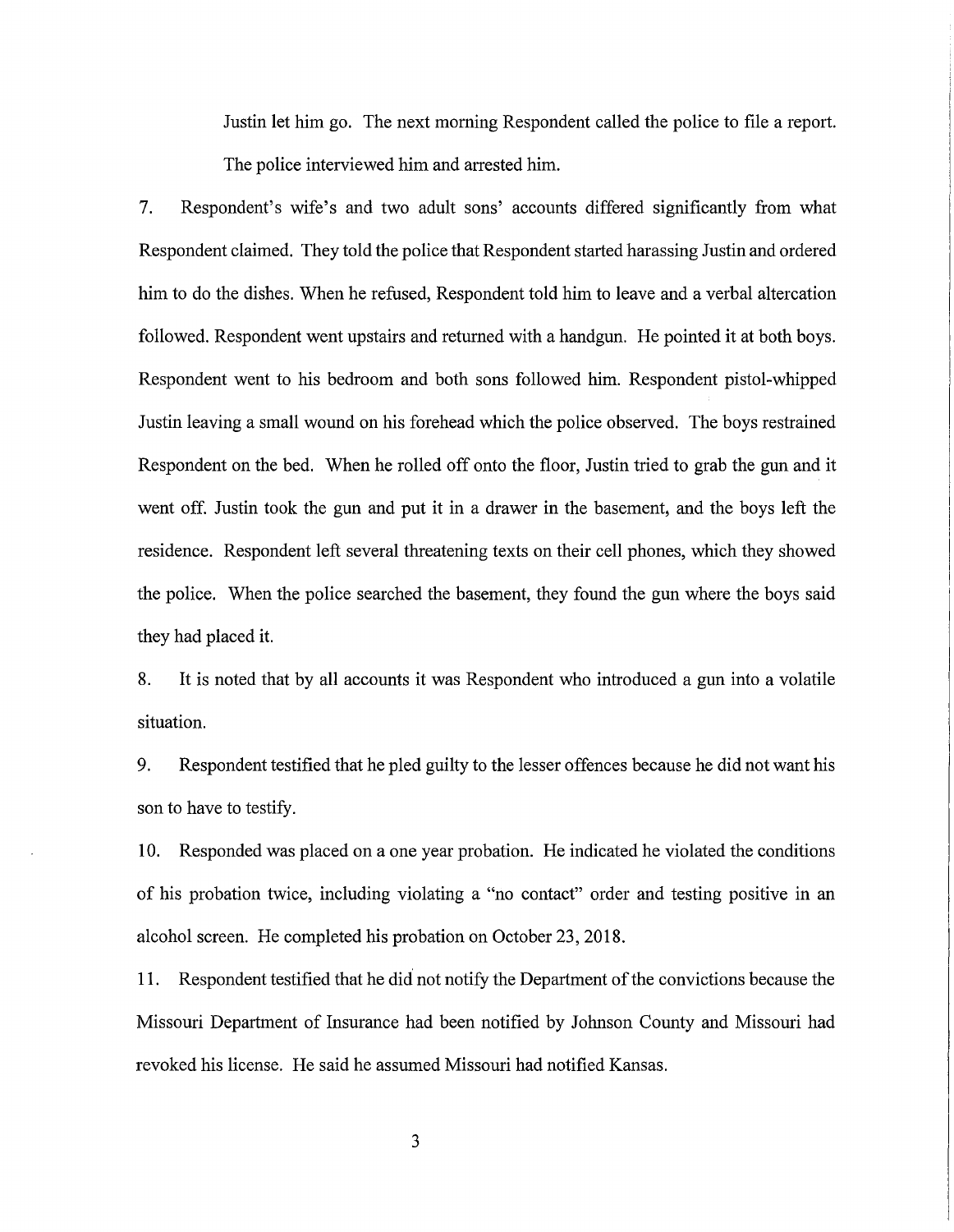12. Mr. Robert Phillips, a friend of Respondent and part owner of the American Alliance Insurance Group where Respondent was employed, testified that Respondent is an honest person and a good agent who cares for his customers. He pointed out that the convictions arose out of a domestic dispute, not connected with the insurance business. He urged the Presiding Officer to give Respondent a second chance.

13. Counsel for the Department noted that the crimes involved a violent confrontation with a gun, that Respondent was a mature adult at the time, that the convictions were recent, that Respondent violated the conditions of his probation twice, and that he violated an insurance regulation.

## **Applicable Law**

14. K.S.A. 40-4909(a) provides, in part, that the commissioner may revoke an agent license, if the commissioner finds that the Respondent has violated any regulation promulgated under chapter 40 of the Kansas Statutes Annotated or been convicted of a felony. K.S.A. 40- $4909(a)(2)$  and  $(6)$ .

15. K.A.R. 40-7-9 requires that an insurance agent report, within 30 days of occurrence, all details of any conviction of a misdemeanor or felony. K.A.R. 40-7-9(d).

16. Neither the legislature or the Kansas Supreme Court has set forth the factors the Commissioner should consider when exercising his or her discretion under K.S.A. 40- 4909(a)(6). However, the Commissioner can take guidance from the nonexclusive list of factors set out in K.S.A. 72-1397(b) to be considered by the Kansas State Board of Education in licensing decisions. Those factors are:

The nature and seriousness of the offense or act;

**b.** The conduct of the person subsequent to commission of the offense or act;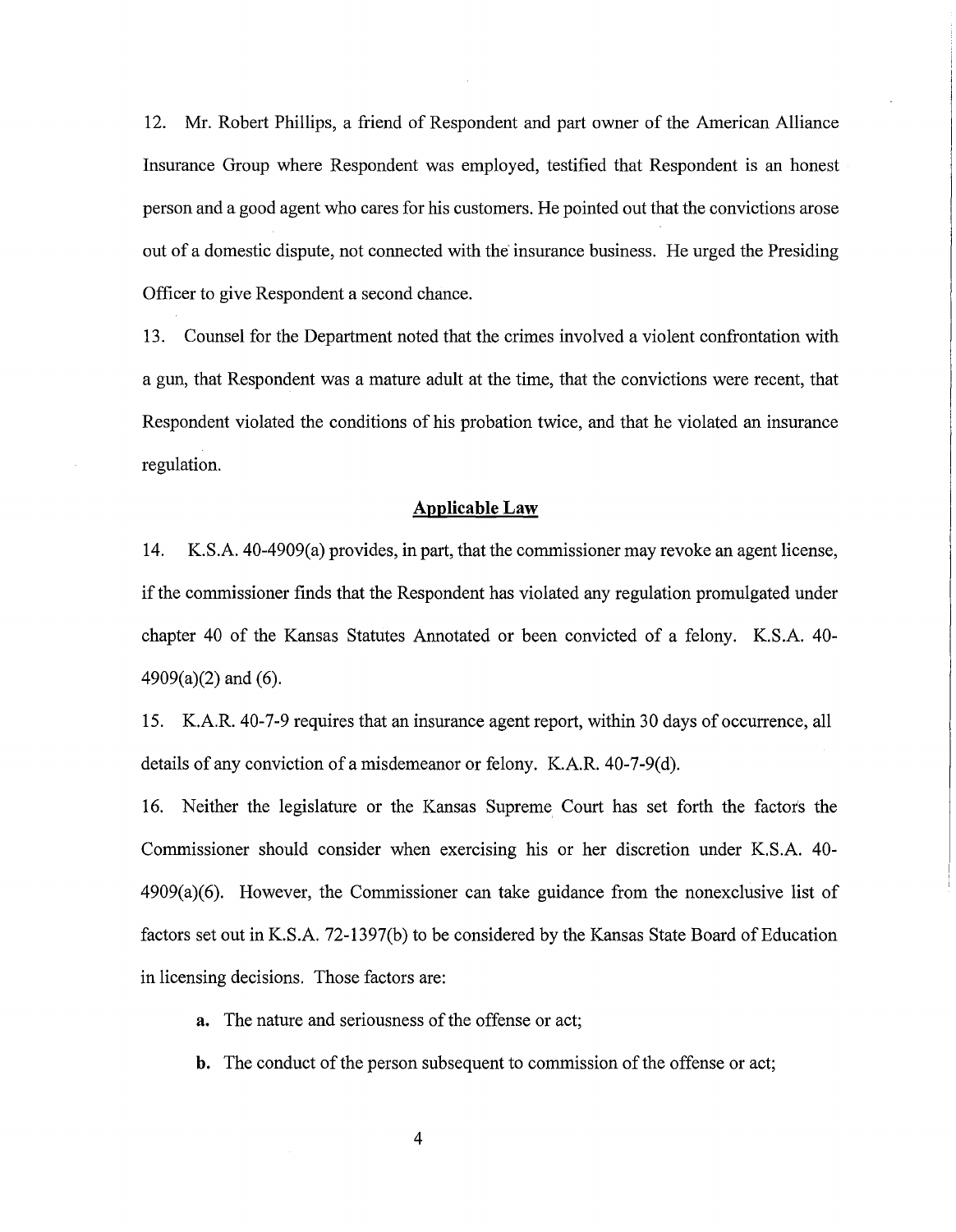- **c.** The time elapsed since the commission of the offense or act;
- **d.** The age of the person at the time of the offense or act;

**e.** Whether the offense or act was an isolated or recurring incident; and

**f.** Discharge from probation, pardon or expungement." K.S.A. 72-1397(c)(1)-(6).

17. The statutory factors are similar to the factors considered by licensing authorities such as

for medicine and law. The Kansas Supreme Court held that the same factors applied in

considering reinstatement to practice law were equally relevant to the practice of medicine.

*Vakas v. Kansas Bd. of Healing Arts,* 248 Kan. 589,600, 808 P.2d 1355, 1364 (1991).

The factors include: (1) the present moral fitness of the petitioner, (2) the demonstrated consciousness of the wrongful conduct and disrepute which the conduct has brought to the profession, (3) the extent of petitioner's rehabilitation, (4) the seriousness of the original misconduct,  $(5)$  conduct subsequent to discipline,  $(6)$  the time which has elapsed since the original discipline, (7) the petitioner's character, maturity, and experience at the time of the disbarment, and (8) the petitioner's present competence in legal skills." *Vakas,* 248 Kan. at 600, quoting *State v. Russo,* 230 Kan. 5, 12,630 P.2d 711 (1981).

The Commissioner considers the direction given on the exercise of discretion in granting legal

and medical licenses to be applicable in evaluating applications for insurance agent licenses.

18. Pursuant to K.S.A. 77-526(a), the Assistant Commissioner of Insurance acting on behalf of the Commissioner of Insurance as the agency head, as provided in K.S.A. 77-547, is empowered to render a Final Order.

#### **Policy Reasons**

19. It is in the public interest that the license of an agent who has recently been convicted

of a felony involving violence or threats of violence be revoked.

20. It is in the public interest that the license of an agent who failed to notify the Department of a felony conviction be revoked.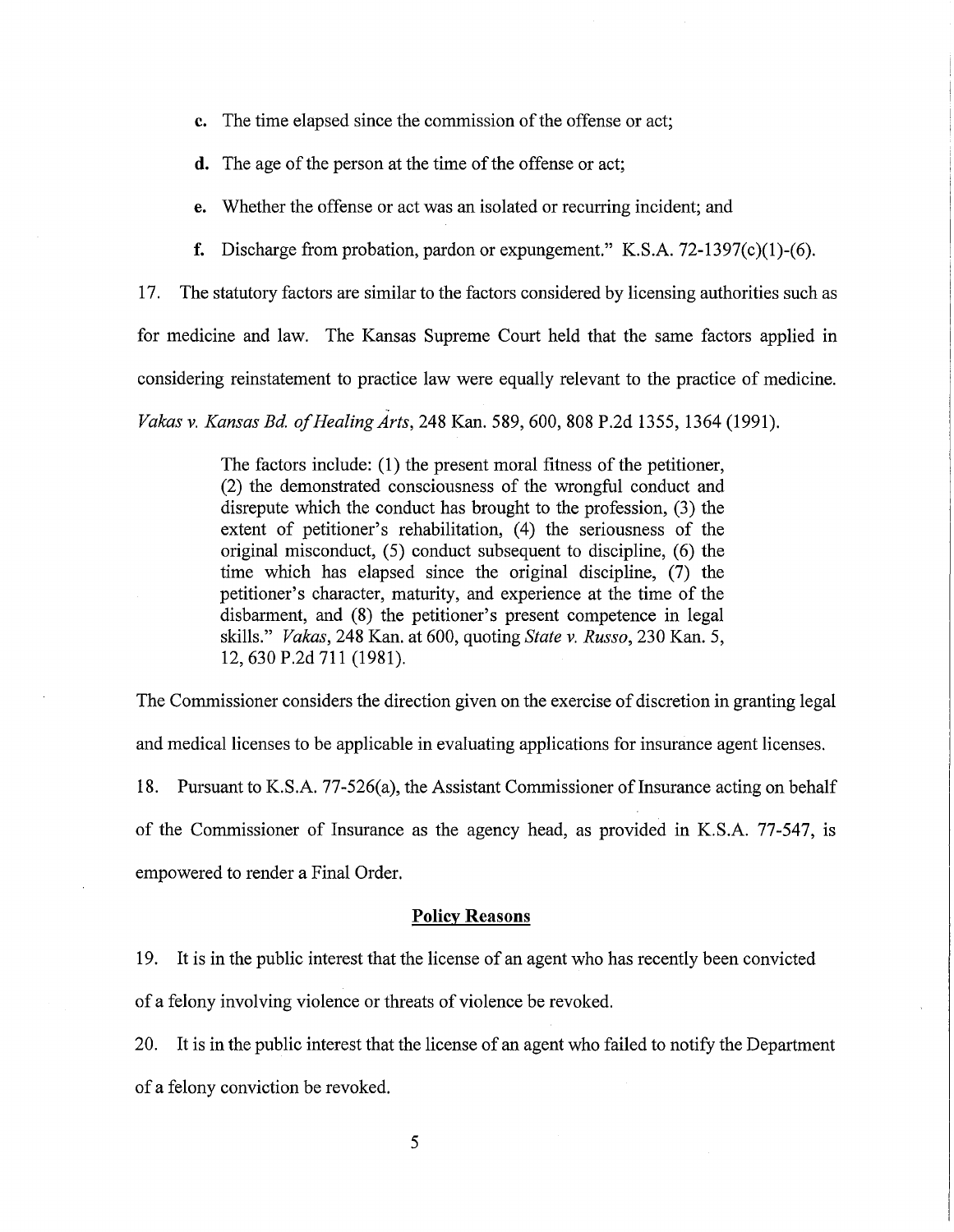## **Findings of Fact and Conclusions of Law**

21. The Commissioner has jurisdiction over Respondent as well as the subject matter of this • proceeding, and such proceeding is held in the public interest.

22. The Assistant Commissioner of Insurance is acting on behalf of the Commissioner of Insurance as the agency head and is empowered to render a Final Order.

23. It is not appropriate to retry the underlying case against Respondent in this hearing. Respondent has been pied guilty to two felony counts of criminal threat, and it is accepted in this administrative action that he is guilty.

24. The Assistant Commissioner has considered the *Vakas* factors and other factors most favorable to Respondent, specifically that there is nothing in the record to indicate that Respondent has violated the law on other occasions, that Respondent has completed his probation, and that the convictions arose out of a family dispute.

25. The Assistant Commissioner has also considered the *Vakas* factors and other factors that weigh most heavily against Respondent including that he introduced a gun into a volatile situation, that he threatened a family member with a gun to get the family member to either wash dishes, change a television channel or leave the house, that he does not appear to take responsibility for his actions but considers himself the victim, that his actions were recent, that he was a mature adult at the time interacting with adult children, and that the conduct was violent.

 $\mathbf{I}$ 

26. The Commissioner has jurisdiction over **MARCUS E. AUSTIN** as well as the subject matter of this proceeding, and such proceeding is held in the public interest.

27. The Commissioner finds that Respondent's Kansas license may be revoked because **MARCUS E. AUSTIN** has been convicted of two felony counts of Criminal Threat.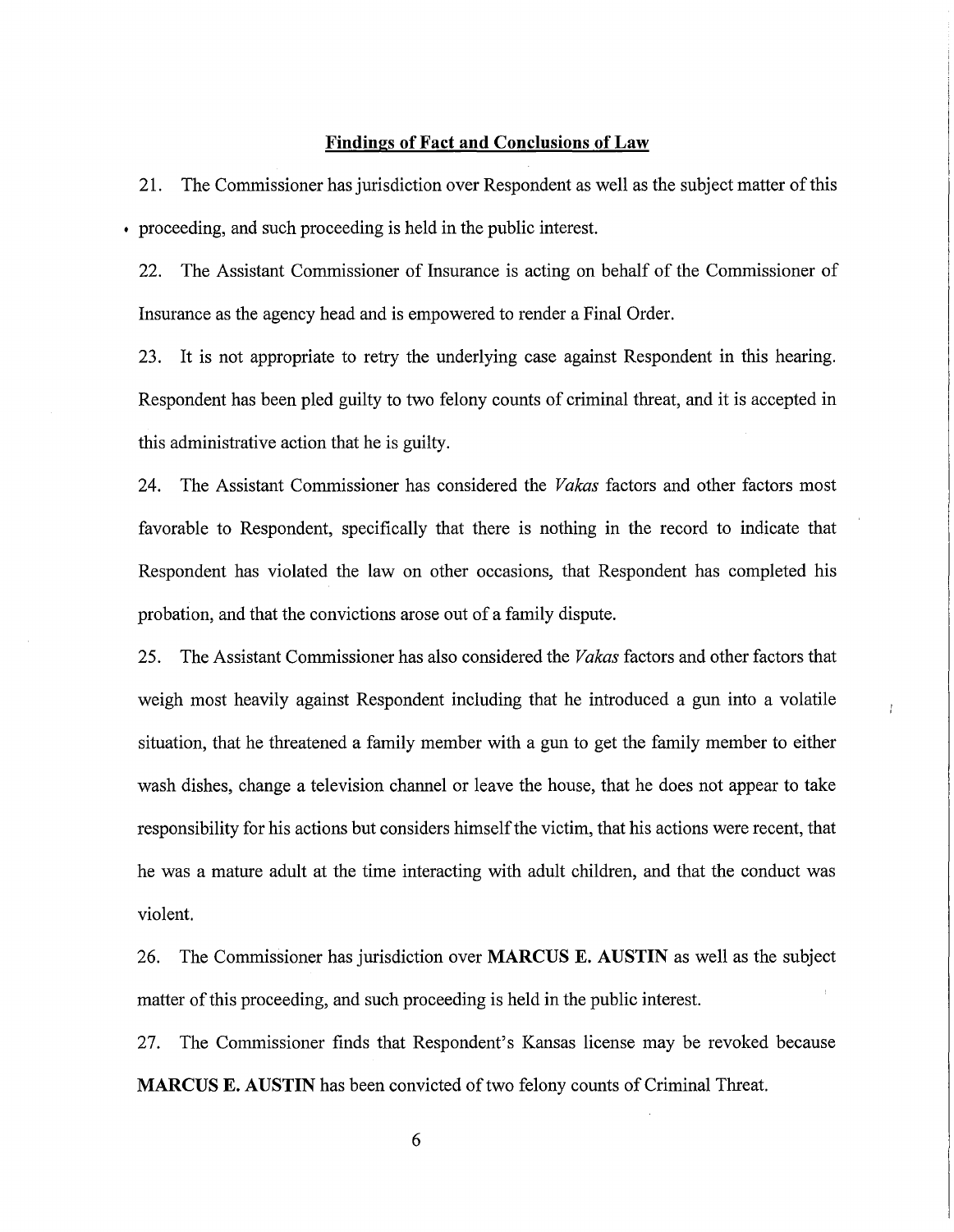28. The Commissioner finds that Respondent's Kansas license may be revoked because he failed to report the convictions to the Department. The Commissioner does not consider the Respondent's failure to notify the Department to be excusable because he mistakenly thought the Missouri Department had notified the Kansas Department.

29. The Commissioner finds, pursuant to K.S.A. 40-4909(b), that the interests of the public are not properly served under Respondent's license.

30. Accordingly, the Commissioner concludes that sufficient grounds exist for the revocation of the insurance agent's license of **MARCUS E. AUSTIN,** pursuant to K.S.A. 40-4909(a) and (b).

## **IT IS THEREFORE ORDERED BY THE COMMISSIONER OF INSURANCE THAT:**

- 31. The Kansas resident insurance agent's license of **MARCUS E. AUSTIN** is hereby **REVOKED** the effective date of this Order.
- 32. **IT IS FURTHER ORDERED** that **MARCUS E. AUSTIN** shall **CEASE** and **DESIST**  from the sale, solicitation or negotiation of insurance and/or receiving compensation derived from the sale, solicitation or negotiation of insurance conducted after the effective date of this Order.

IT IS SO ORDERED THIS  $\beta^{\#}$  DAY OF JUNE 2019, IN THE CITY OF **TOPEKA, COUNTY OF SHAWNEE, STATE OF KANSAS.** 



VICKI SCHMIDT COMMISSIONER OF INSURANCE

BY: **Jarbara Wellesl.**<br>Barbara W. Rankin

Assistant Commissioner Presiding Officer